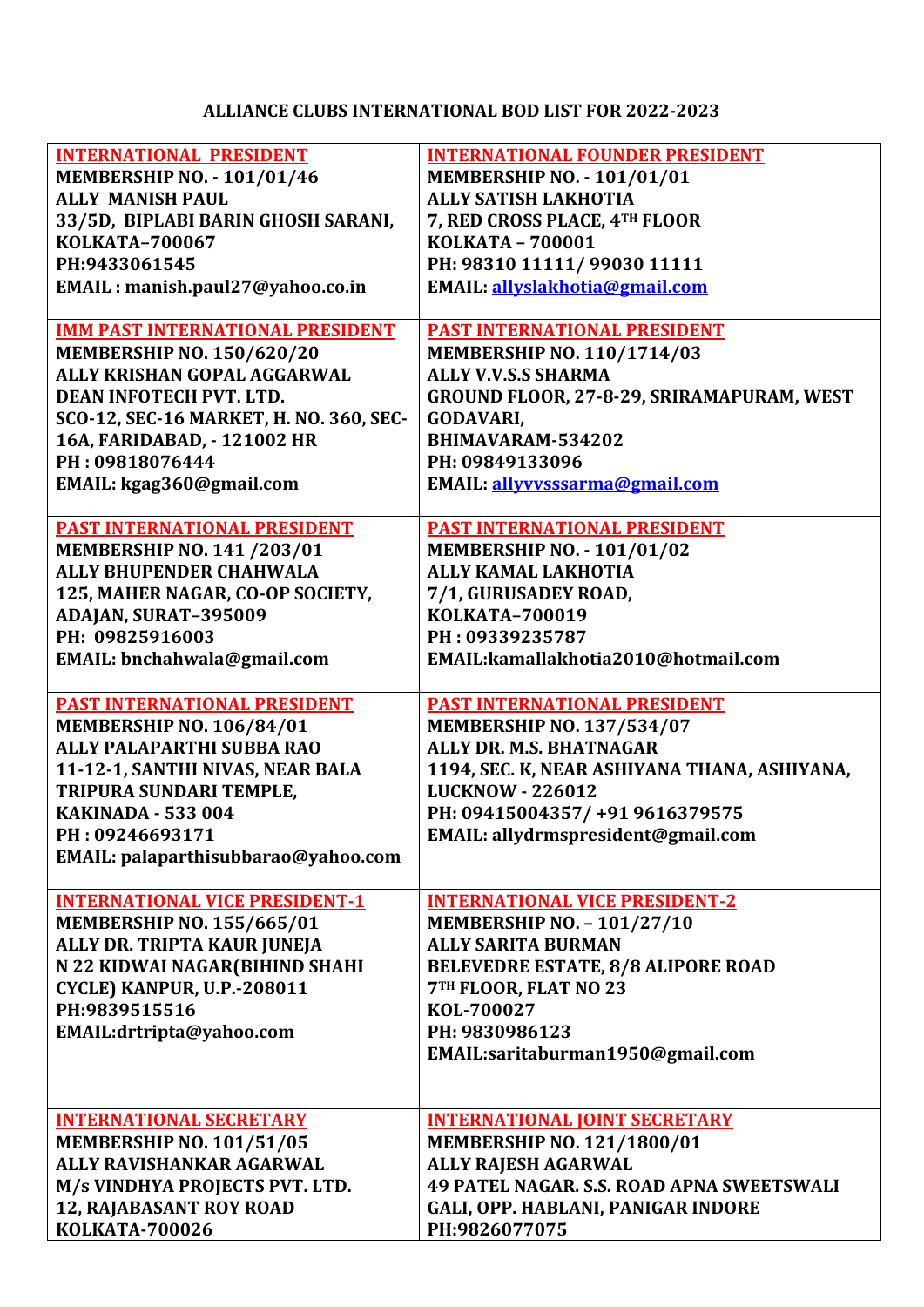| PH:9830472908                                          |                                                           |
|--------------------------------------------------------|-----------------------------------------------------------|
| EMAIL: vindhyaproperpis111@gmail.com                   |                                                           |
| <b>INTERNATIONAL TREASURER</b>                         | <b>MEMBERSHIP NO. 141/492/30</b>                          |
| <b>MEMBERSHIP NO. 155/666/01</b>                       | <b>INTERNATIONAL JOINT TREASURER</b>                      |
| <b>ALLY DR. MANMEET SINGH</b>                          | <b>ALLY VISHNU PUNIWALA</b>                               |
| N 22 KIDWAI NAGAR(BIHIND SHAHI                         | 2/146 4TH FLOOR BAKHAD STREET SANGRAMPURA                 |
| <b>CYCLE) KANPUR, U.P.-208011</b>                      | <b>SURAT-395002</b>                                       |
| PH:9415041473                                          | Ph.- +91 93747 18927                                      |
| EMAIL:drmanmeet@yahoo.com                              |                                                           |
| <b>INTERNATIONAL PRO</b>                               | <b>INTERNATIONAL JOINT PRO</b>                            |
| <b>MEMBERSHIP NO. 170 / 910 / 15</b>                   | <b>MEMBERSHIP NO. 101/1979/02</b>                         |
| <b>ALLY M.L. GUPTA</b>                                 | ALLY SANGEETA GANERIWALLA                                 |
| OSIAN CHLOROPHYLL, FLAT NO. 1053,                      | <b>28B ROWLAND ROAD</b>                                   |
| DEVI PARASAKTHI NAGAR, PORUR,                          | RADHA NIKETAN, 1ST FLOOR                                  |
| <b>CHENNAI-600116</b>                                  | FLAT-4                                                    |
| PH:+91 9884055872                                      | <b>KOLKATA-700020</b>                                     |
| EMAIL: mlgupta.mds@gmail.com                           | PH: 9830056078                                            |
|                                                        | EMAIL: sganeriwalla@gmail.com                             |
| <b>INTERNATIONAL EXECUTIVE</b>                         | <b>INTERNATIONAL EXECUTIVE DIRECTOR(E)</b>                |
| <b>DIRECTOR(E)</b>                                     | <b>MEMBERSHIP NO. 204/00/01</b>                           |
| <b>MEMBERSHIP NO. - 101/26/09</b>                      | <b>ALLY SANGEETA CHAUDHARY</b>                            |
| <b>ALLY ANUP AGARWAL</b>                               | <b>441DUMDUM PARK</b>                                     |
| <b>25 STRAND ROAD</b>                                  | 1ST FLOOR, FLAT 1A                                        |
| <b>723MARSHALA HOUSE</b>                               | <b>KOLKATA-700055</b>                                     |
| <b>KOLKATA-700001</b>                                  | PH:9748531895                                             |
| PH: 9830041619                                         |                                                           |
| EMAIL: anpcal@yahoo.com                                |                                                           |
| <b>INTERNATIONAL EXECUTIVE</b>                         | <b>INTERNATIONAL EXECUTIVE DIRECTOR(W)</b>                |
| <b>DIRECTOR(W)</b>                                     | MEMBERSHIP NO. 141 / 203 / 03                             |
| <b>MEMBERSHIP NO. 108/1698/11</b>                      | <b>ALLY RAJESH CHAHWALA</b>                               |
| ALLY DR. DIWAKAR MISHRA                                | <b>168. MAHER NAGAR SOCIETY OPP. BAPS HOSPITAL.</b>       |
| PAVITREN 5/134 MEDICAL COLLEGE                         | ADAJAN, SURAT-395009                                      |
| <b>ROAD</b>                                            | PH:09824112547                                            |
| <b>SAGAR-470002</b>                                    | EMAIL: rkchahwala@gmail.com                               |
| PH:9425170935                                          |                                                           |
| EMAIL: dr.diwakarmishra09@gmail.com                    |                                                           |
| <b>INTERNATIONAL EXECUTIVE</b>                         | <b>INTERNATIONAL EXECUTIVE DIRECTOR(N)</b>                |
| <b>DIRECTOR(N)</b>                                     | MEMBERSHIP NO. 137 / 1887 / 01                            |
| MEMBERSHIP NO. 150 / 985 / 11                          | <b>ALLY PRIYANKA DIKSHIT</b>                              |
| <b>ALLY. MANISH JAIN</b><br><b>SHRI SIDDH TRADERS,</b> | B599/2 RAJAJIPURAM, LUCKNOW-226017<br>Ph.- +91 9455163127 |
| MALL GODAM ROAD, PALWAL 121102                         |                                                           |
| PH: 9354727272                                         | <b>EMAIL: privanka d19@rediffmail.com</b>                 |
|                                                        |                                                           |
| <b>INTERNATIONAL EXECUTIVE</b>                         | <b>INTERNATIONAL EXECUTIVE DIRECTOR(S)</b>                |
| <b>DIRECTOR(S)</b>                                     | MEMBERSHIP NO. 171 / 1967 / 01                            |
| MEMBERSHIP NO. 110/1714/11                             | ALLY INNAMURI MAHALAXMI KUMARI                            |
| <b>ALLY M.S. PRAKASA RAO</b>                           | 31-1-2/1 INNAMURI ENTERPRISES, JP ROAD                    |
| 24-3-11/201, SUMASRI RESIDENCY,                        | <b>RAJAMUNDRI</b>                                         |
| SRIRAMPURAM MAIN STREET,                               | Ph.- +91 94932 83598                                      |
| BHIMAVARAM-534202                                      |                                                           |
| PH:+91 9959222150                                      |                                                           |
| EMAIL:malapakaspr@gmail.com                            |                                                           |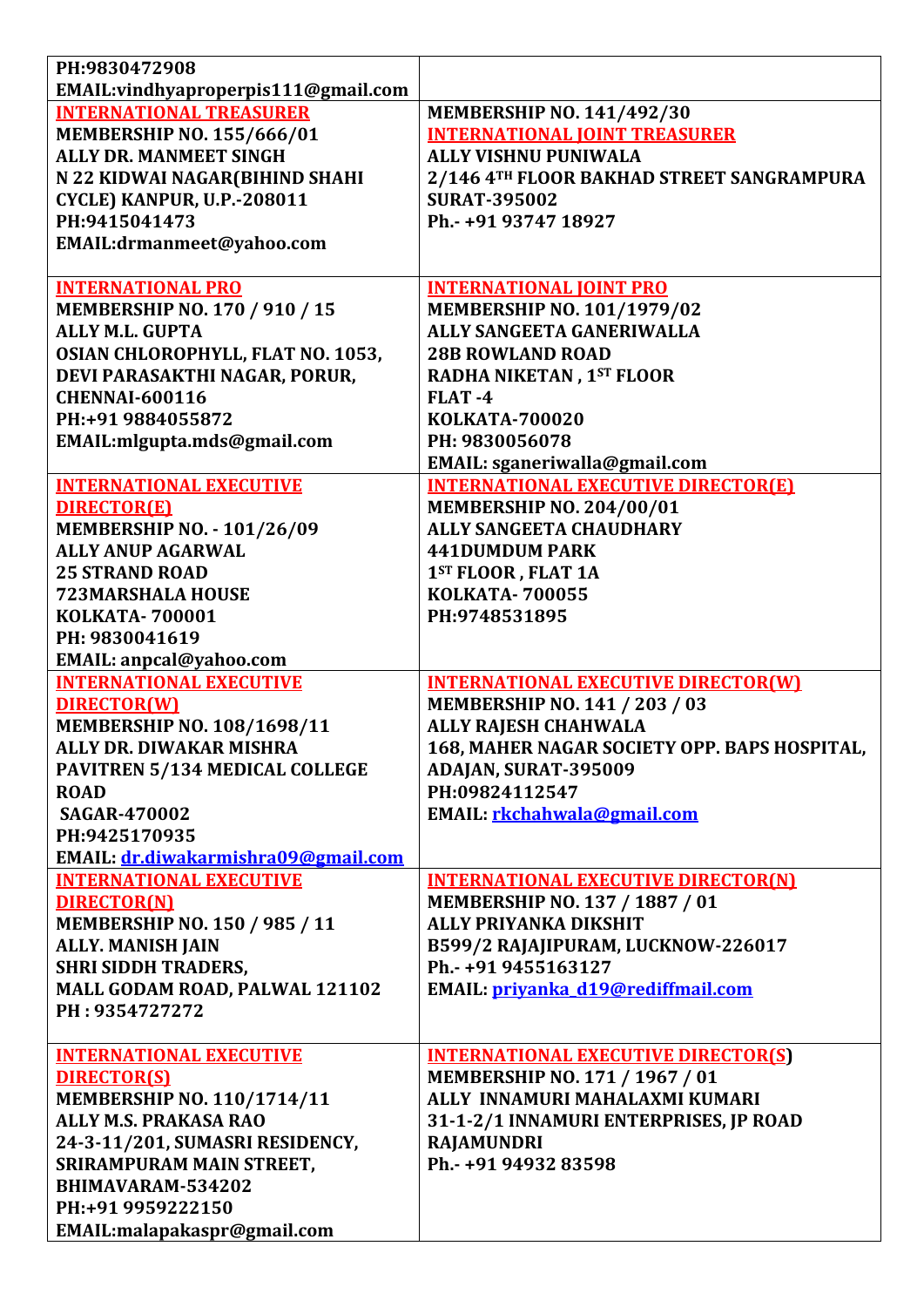| <b>INTERNATIONAL EXECUTIVE DIRECTOR</b> | <b>INTERNATIONAL EXECUTIVE</b>     |
|-----------------------------------------|------------------------------------|
| (W) (NOMINATED)                         | DIRECTOR(N)(NOMINTED)              |
| MEMBERSHIP NO. 121/1800/07              | <b>MEMBERSHIP NO. 114/213/01</b>   |
| <b>ALLY DR. SUBODH BANZAL</b>           | ALLY ROSHAN LAL UMARVAISHYA        |
| FH 402 SCHEME 54 OPPOSITE               | CHILBILA, POST MADHOGANJ, DISTRICT |
| MEGHDOOT GARDEN, VIJAY NAGAR,           | PRATAPGARH, U.P.                   |
| <b>INDORE 452010</b>                    | Ph.- +91 9415269637                |
| Ph,-+91 9425032906                      | EMAIL: ashishumar17717@gmail.com   |
| EMAIL: subodhbanzal@gmail.com           |                                    |
| <b>INTERNATIONAL EXECUTIVE</b>          | <b>INTERNATIONAL ADVISOR(E)</b>    |
| DIRECTOR(NOMINATED)                     | <b>MEMBERSHIP NO. 101/51/16</b>    |
| <b>MEMBERSHIP NO. - 101/26/51</b>       | <b>ALLY RAJESH JADAV</b>           |
| <b>ALLY. SHREE PRAKASH SOMANI</b>       | C/O AHMEDABAD TAILOR               |
| 12, SYED SALLEY LANE,                   | 118 COTTON STREET, KOLKATA-700007  |
| KOLKATA - 700073                        | PH-9830143525                      |
| PH. 9830782222                          | EMAIL ID-jadavrajesh5@gmail.com    |
| E-MAIL: kohinoor.kpi@gmail.com          |                                    |
|                                         |                                    |
| <b>INTERNATIONAL ADVISOR(W)</b>         | <b>INTERNATIONAL ADVISOR(E)</b>    |
| <b>MEMBERSHIP NO. 140 / 800 / 02</b>    | <b>MEMBERSHIP NO. - 101/26/46</b>  |
| ALLY DR. RAJENDRA PRASAD SHARMA         | ALY. RADHA KRISHAN RATHI           |
| RANISOTI MANDIR, AUSDHALYA CHUNA        | <b>MEGHNA ENTERPRISES</b>          |
| <b>CHOWK NAWALGARH JHUNJHUNU-</b>       | 59, N.S. ROAD,                     |
| 333042                                  | <b>KOLKATA - 700001</b>            |
| PH:9314169451                           | PH. 98309 91247                    |
|                                         | E-MAIL: rathiradhakishan@yahoo.com |
|                                         |                                    |

## **INTERNATIONAL COMMITTEE CHAIRPERSONS**

| <b>MEMBERSHIP NO. 108/1705/01</b>      | <b>MEMBERSHIP NO. 141 / 203 / 07</b>          |
|----------------------------------------|-----------------------------------------------|
| <b>ALLY SUNITA BHARGAVA</b>            | ALLY JITENDRA JARIWALA                        |
| <b>SUNRISE MEGA CITY SUPER HIGH-96</b> | 122 GANDHI KUTI SOVIETY NO.2 UDHANA SURAT,    |
| <b>SAGAR-470002</b>                    | <b>GUJRAT</b>                                 |
| Ph.- +91 8319215838                    | Ph.-+91 8460759358                            |
| EMAIL:2sunitabhargava@gmail.com        |                                               |
| <b>MEMBERSHIP NO. 141/492/20</b>       | <b>MEMBERSHIP NO.141/496/01</b>               |
| ALLY ASHOK K. DHABUWALA                | <b>ALLY KIRIT KR. SHAH</b>                    |
| <b>59 HARIDWAR CO-OP HOUSING</b>       | 63, GURUKRUPA SOCIETY SECTION 2 OPP. KHODIYAR |
| SOCIETY LTD NEAR KARAN PARK SIVAJI     | MATA TEMPLE, B/H KOLIWAD, LPSARANE ROAD,      |
| <b>CIRCLE NEW ADAJAN, SURAT-395009</b> | ADAJAN, SURAT-395009                          |
| Ph.-+91 9537351974                     | Ph.-+91 9427834204                            |
|                                        | EMAIL:kiritshah@live.com                      |
|                                        |                                               |
| <b>MEMBERSHIP NO. 150 / 985 / 33</b>   | <b>MEMBERSHIP NO. 150/620/10</b>              |
| <b>ALLY YOVENDER GARG</b>              | <b>ALLY KESHAV BANSAL</b>                     |
| <b>HOUSE NO 21656 HUDA</b>             | H.NO-401, GROUND FLOOR                        |
| <b>SEC-2 PALWAL</b>                    | <b>SEC-39, FARIDABAD-121007</b>               |
| PH: 941610553                          | PH: 9306399838                                |
| EMAIL: yovender.garg@gmail.com         | <b>EMAIL:</b> sales@onlineparts.in            |
|                                        |                                               |
| <b>MEMBERSHIP NO. 111 / 1108 / 11</b>  | <b>MEMBERSHIP NO. 108/1776/02</b>             |
|                                        |                                               |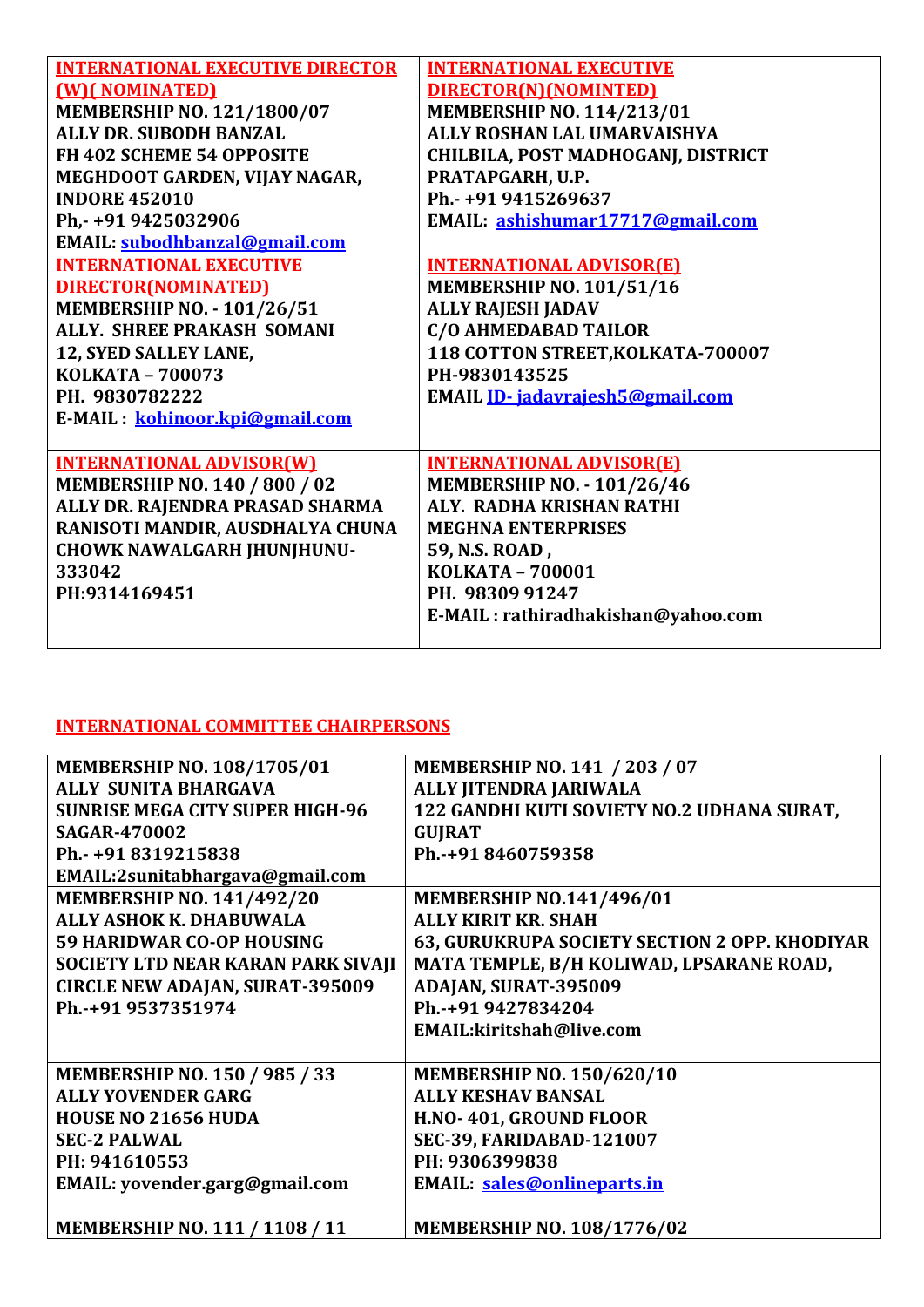| ALLY R. L. BATRA                                           | ALLY M. K. JAIN                          |
|------------------------------------------------------------|------------------------------------------|
| #14082 ST. NO-8                                            | <b>1450 ANKUR COLONY EXTENSION</b>       |
| <b>GANESH NAGAR</b>                                        | <b>MAKRON SAGAR MP 470004</b>            |
| <b>NEAR D.BHATTI HOSPITAL</b>                              | PH:9993965249                            |
| BHATINDA-151001                                            | Email: mkjain_deo@yahoo.co.in            |
| PH:                                                        |                                          |
| <b>MEMBERSHIP NO. 141 / 1184 / 01</b>                      | <b>MEMBERSHIP NO. 121/1800/08</b>        |
| <b>ALLY HARSHA SHA</b>                                     | ALLY DR. ABHYUDAY VERMA                  |
| <b>B 802 GREEN RESIDENCY</b>                               | 5/1 PARDESHIPURA NEAR JAT DHARMASHALA,   |
| <b>OPP-GANESHWER MAHADEV MANDIR</b>                        | <b>INDORE</b>                            |
| ADAJAN ROAD, SURAT-395009                                  | MP-452003                                |
| PH: 9375533104                                             | PH: 7869270767                           |
| EMAIL: navharsh0212@gmail.com                              | EMAIL: abhyudaya76@yahoo.com             |
|                                                            |                                          |
| MEMBERSHIP NO. 195/1412/01                                 | <b>MEMBERSHIP NO. 123 / 204 / 01</b>     |
| ALLY RAVINDRA LOTAN PATIL                                  | <b>ALLY MANUBHAI ZAVERI</b>              |
| <b>SHIV COLONY, PLOT NO 10</b>                             | 3/16, SHAATRIPURA, NEHRU NAGAR, SM ROAD  |
| PAROLA JALGAON                                             | AMBAWADI, AHMEDABAD-380015               |
| PH:9423246755                                              | PH: 9725847516                           |
|                                                            |                                          |
| <b>MEMBERSHIP NO. - 101/26/48</b>                          |                                          |
| ALLY. SHYAM SUNDAR KABRA                                   |                                          |
| <b>KABRA BROTHERS</b>                                      |                                          |
|                                                            |                                          |
| 4, SYNAGOGUE STREET, 6TH FLOOR,<br><b>KOLKATA - 700001</b> |                                          |
|                                                            |                                          |
| PH. 98310 17596                                            |                                          |
| e-mail: mail@kabragroup.com                                |                                          |
| MEMBERSHIP NO. 101/1978/10                                 | <b>MEMBERSHIP NO. - 101/27/23</b>        |
| <b>ALLY KAMAL FATESARIA</b>                                | <b>ALLY HARSHA DESAI</b>                 |
| <b>VINDYACHAL APPRT. ON VIP ROAD</b>                       | 22A, SARAT BOSE ROAD,                    |
| <b>BESIDE SAMNTA FURNITURE,</b>                            | SINDHU BUILDING, 7TH FLOOR, FLAT - 7C    |
| <b>KESTOPUR,</b>                                           | <b>KOLKATA - 700020</b>                  |
| <b>KOLKATA - 700102</b>                                    | PH: 2475 1545; 9836377711                |
| PH: 9830630219                                             |                                          |
| MEMBERSHIP NO. 101/1979/02                                 | <b>MEMBERSHIP NO. - 101/28/05</b>        |
| <b>ALLY BINIIT BAID</b>                                    | ALLY. AKHIL KUMAR MANGLIK                |
| <b>SAHAPUR COLONY, NEW ALIPORE</b>                         | <b>GUPTA &amp; MANGALIK</b>              |
| <b>KOLKATA</b>                                             | 1/1A, BIPLABI ANUKUL CHANDRA STREET,     |
| PH-9331109040                                              | <b>KOLKATA - 700072</b>                  |
|                                                            | PH. 98310 07244                          |
|                                                            |                                          |
| <b>MEMBERSHIP NO. - 101/28/12</b>                          | <b>MEMBERSHIP NO. - 101/01/03</b>        |
| <b>ALLY. BHIMAN DAS</b>                                    | <b>ALLY UJJAL PURKAIT</b>                |
| 28, QUEENS MANSION, 12, PARK ST.,                          | M/A UNICORN TECHNO SOLUTIONS PVT.LTD. 9C |
| <b>KOLKATA - 700016</b>                                    | <b>KAPALITOLA LANE</b>                   |
| PH: 98300 62965                                            | <b>KOLKATA-700012</b>                    |
|                                                            |                                          |
| <b>MEMBERSHIP NO. - 101/01/18</b>                          | <b>MEMBERSHIP NO. 101/51/01</b>          |
| <b>ALLY PROMOD KEDIA</b>                                   | <b>ALLY RAMESH SINGHAL</b>               |
| 14/3 CANAL EAST ROAD                                       | M/S SHANTI AWASH P.LTD.                  |
| <b>KOLKATA-700067</b>                                      |                                          |
|                                                            | HARI SEVA MATH, BRAHMAPUR                |
| PH: 09830052802                                            | <b>KOLKATA-700084</b>                    |
|                                                            | PH-9830711683                            |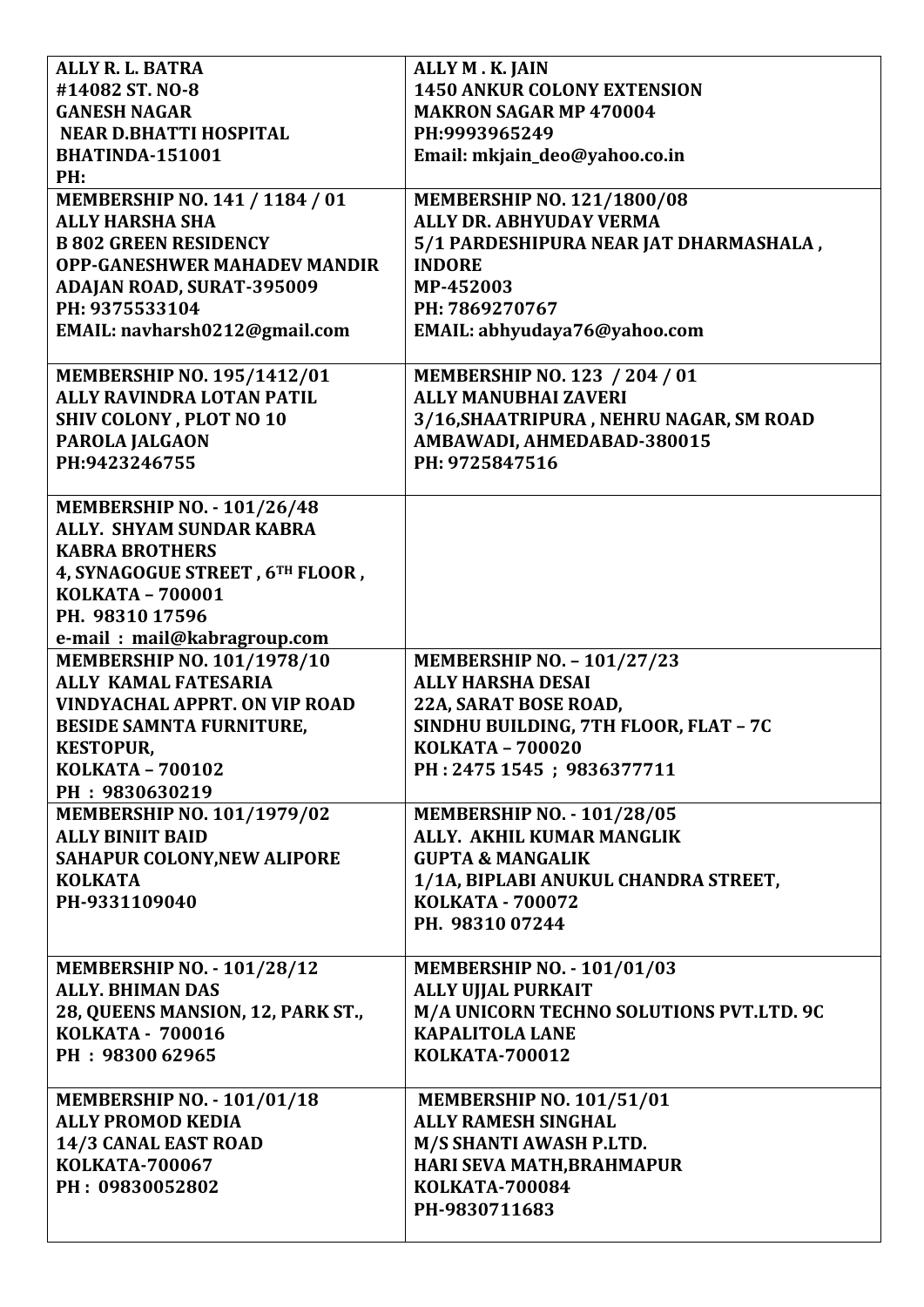| MEMBERSHIP NO. 101/1956/01                                        | <b>MEMBERSHIP NO. - 101/01/16</b>                                  |
|-------------------------------------------------------------------|--------------------------------------------------------------------|
| <b>ALLY MANJU GARG</b>                                            | <b>ALLY MANOJ RANASARIA</b>                                        |
| 29/1/1 BONDEL ROAD, FLAT 4A                                       | <b>GOKUL DHAM, 956 JESSORE ROAD</b>                                |
| <b>KOLKATA-700019</b>                                             | BLOCK-G 2ND FLOOR, KOLKATA-700055                                  |
| PH-6290351593                                                     | PH-9432285594                                                      |
|                                                                   |                                                                    |
| <b>MEMBERSHIP NO. 204/00/02</b>                                   | <b>MEMBERSHIP NO. - 203/00/01</b>                                  |
| <b>ALLYSWEETY ARORA</b>                                           | <b>ALLY SARITA CHAMARIA</b>                                        |
| <b>9 SUNNY PARK KOL 19 BALLYGUNGE</b>                             | <b>DIAMOND CITY NORTH, 68 JESSORE ROAD</b>                         |
| PH:9163296581                                                     | BLOCK 20 FLAT 3 B, KOLKATA-700055                                  |
|                                                                   | PH-90511 71155                                                     |
|                                                                   |                                                                    |
| <b>MEMBERSHIP NO. 202/00/02</b>                                   | <b>MEMBERSHIP NO. 101/32/01</b>                                    |
| <b>ALLY SUSHILA PUGALIA</b>                                       | <b>ALLY AJAY NISHANIA</b>                                          |
| SATYAM TOWER, FLAT NO. 5 B/4                                      | NEW G.T. ROAD, UTTARPARA, HOOGHLY                                  |
| 3 ALIPORE ROAD, KOLKATA. 700 027                                  | PH-9831150899                                                      |
| MOBILE. 98307 15180                                               |                                                                    |
| <b>MEMBERSHIP NO. 101/32/16</b>                                   | <b>MEMBERSHIP NO. 101 / 857 / 01</b>                               |
| <b>ALLY RAJESH GUPTA</b>                                          | <b>ALLY PARVEEN JAIN</b>                                           |
| <b>REGENT GANGA FLAT NO.12/2D</b>                                 | <b>JAIN BOOK COMPANY</b>                                           |
| 9K G.T.ROAD, BHADRAKALI 712232                                    | 8/2 KIRAN SHANKAR ROY ROAD, KOLKATA-700070                         |
| PH-9831433156                                                     | PH: 9830018449/6290054565                                          |
| MEMBERSHIP NO. 155/1106/04                                        | <b>MEMBERSHIP NO. 155/669/01</b>                                   |
| <b>ALLY I. N. GUPTA</b>                                           | <b>ALLY SAVITA CHOPRA</b>                                          |
| 127/613 BLOCK W1, SAKET NAGAR                                     | FLAT NO- 06 KDA NAVEEN MARKET, KANOUR-01                           |
| <b>KANPUR-208014</b>                                              | PH: 9336125175                                                     |
| PH: 9839116782                                                    |                                                                    |
| <b>MEMBERSHIP NO. 155/669/03</b>                                  | MEMBERSHIP NO. 155/1106/02                                         |
| <b>ALLY MEENA MEHROTRA</b>                                        | <b>ALLY VISHAL BHARGAVA</b>                                        |
| 8/211, ARYA NAGAR, KANPUR-02                                      | 117/H-2/71, PANDU NAGAR, KANPUR-208005                             |
| PH: 8707080701                                                    | PH:8874141414                                                      |
|                                                                   |                                                                    |
|                                                                   |                                                                    |
| <b>MEMBERSHIP NO. 155/661/01</b>                                  | <b>MEMBERSHIP NO. -101/34/17</b>                                   |
| ALLY DR. S. K. NIGAM                                              | ALLY RAMEH KEDIA (MARLO CHAIRPERSON)                               |
| 109/411, NEHRU NAGAR, KANPUR-12                                   | 48 DOBSON ROAD, SHYAMA SADAN BLOCK A SUIT                          |
| PH: 9935455337                                                    | 801, 8TH FLOOR, HOWRAH-711101                                      |
|                                                                   | PH: 9831312090                                                     |
| MEMBERSHIP NO. 101/1926/45                                        | MEMBERSHIP NO. 101/1978/10                                         |
| <b>ALLY SHYAM AGARWAL</b>                                         | <b>ALLY RAM AGARWAL</b>                                            |
| 39, SURENDRA CHANDRA CHATTERJEE                                   | HERITAGE SRIJAN TOWER, 188B, MANIKTALA MAIN                        |
| <b>LANE, KALDANGA LANE</b>                                        | ROAD, 1ST FLOOR, FLAT NO 1D, KANKURGACHI, KOL-                     |
| 2ND FLOOR, FLAT NO-201                                            | 54                                                                 |
| SALKIA HOWRAH-711106                                              | PH :9830170585                                                     |
| PH: 9331040787                                                    |                                                                    |
| <b>MEMBERSHIP NO. 101/1978/04</b>                                 | MEMBERSHIP NO. - 101/26/73                                         |
| <b>ALLY LAXMAN AGARWAL</b>                                        | <b>ALLY PAWAN KUMAR GUPTA</b>                                      |
| <b>SINGLE BROTHER &amp;CO</b>                                     | <b>SECTOR B-3, METROPOLITANHOUSING SOCIETY</b>                     |
| 72 COTTON STREET, KOL-7                                           | E.M.BYEPASS, CHINGRIGHATA, KOLKATA-700105                          |
| PH :9331020435                                                    | PH:9830168429                                                      |
|                                                                   |                                                                    |
| <b>MEMBERSHIP NO. 192/1224/18</b><br><b>ALLY PONNALA RAMMOHAN</b> | <b>MEMBERSHIP NO. 132 / 925 / 04</b><br><b>ALLY DIVYA M RENGAN</b> |
|                                                                   |                                                                    |
| H.NO. 1-8-209, BALASAMUDRAM,<br>HANAMKONDA-506001, WARANGLA,      | 12/1 GOMATHI NAGAR COLONY, 1ST STREET<br>SANKARANKOVIL-627756      |